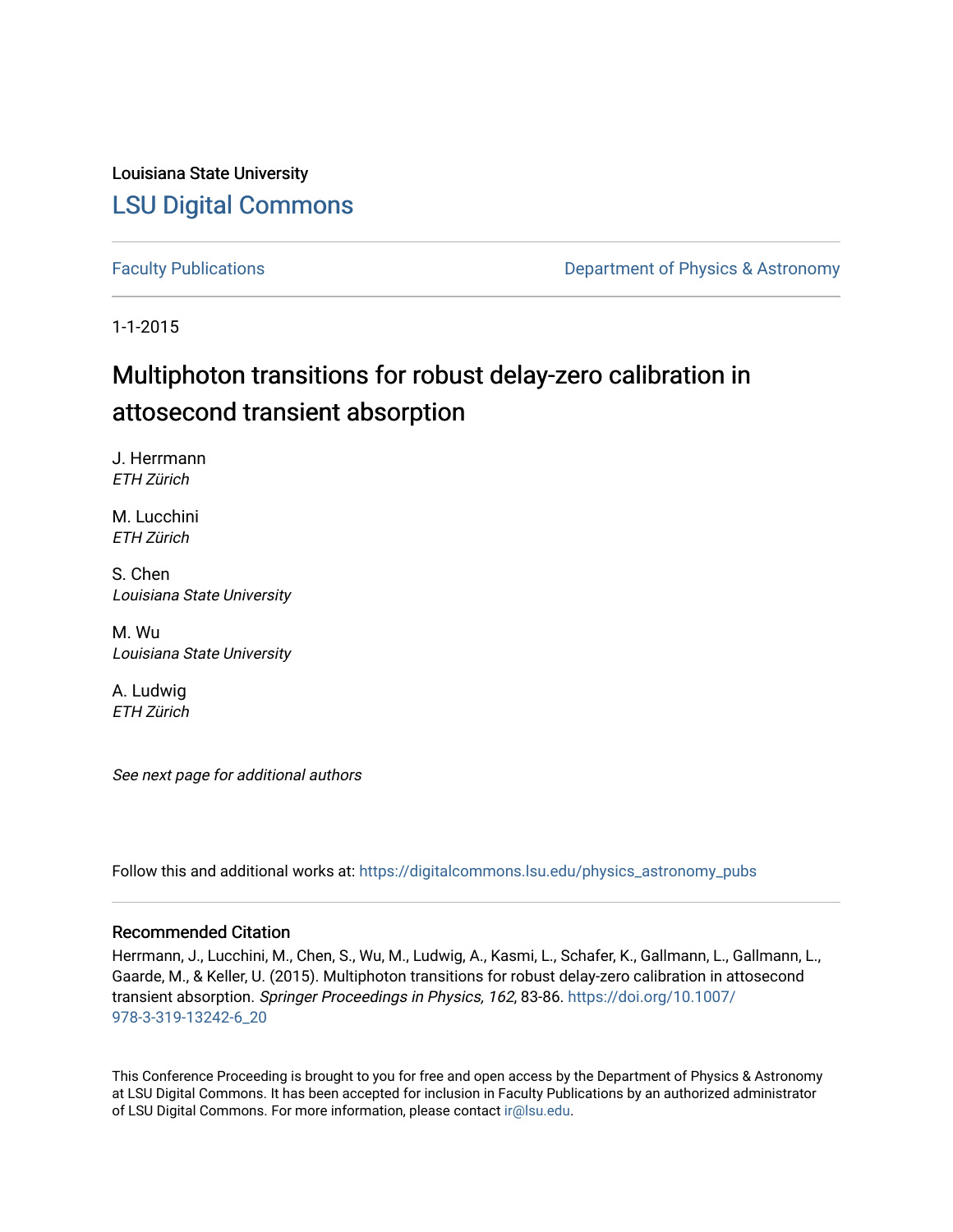### Authors

J. Herrmann, M. Lucchini, S. Chen, M. Wu, A. Ludwig, L. Kasmi, K. J. Schafer, L. Gallmann, L. Gallmann, M. B. Gaarde, and U. Keller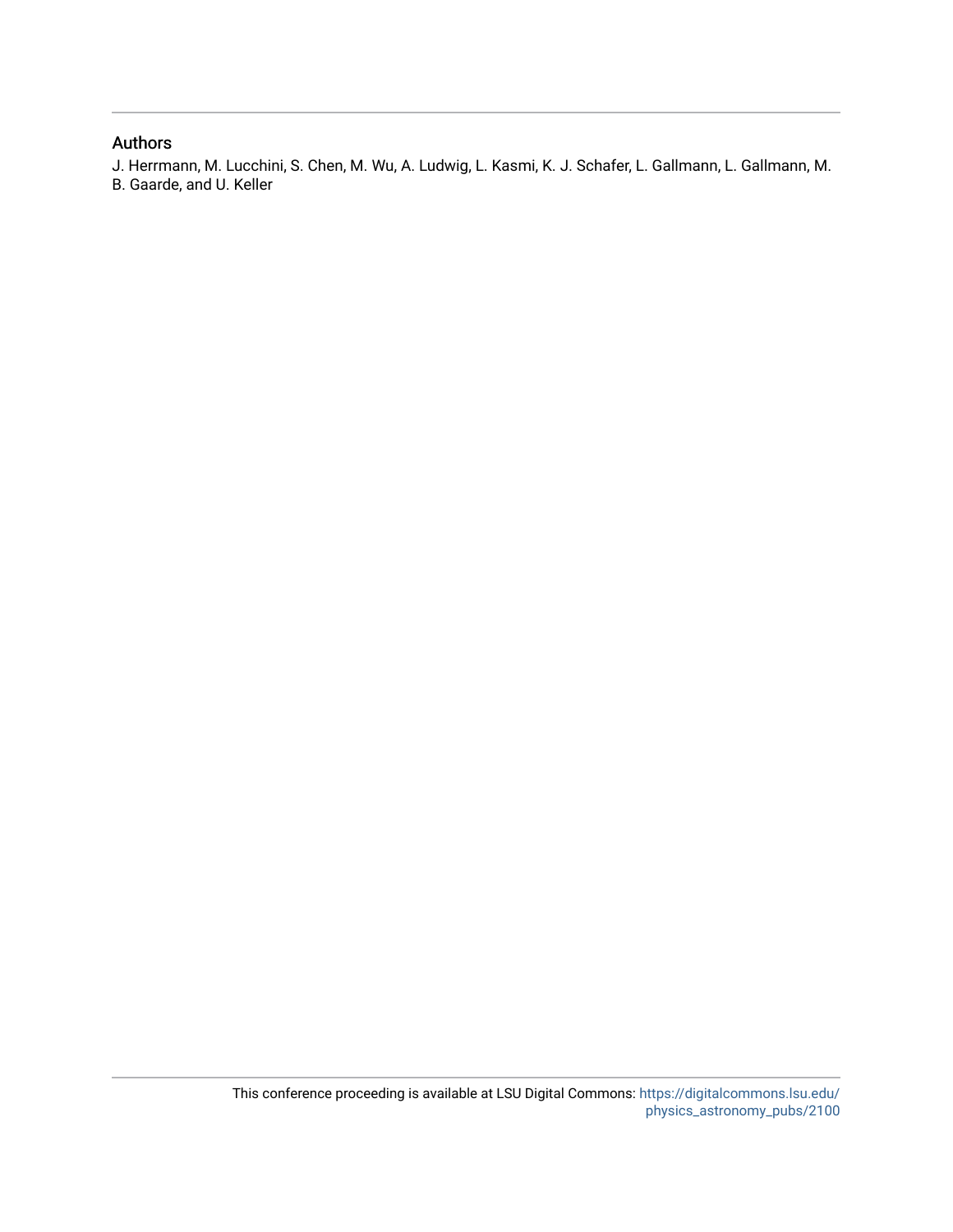# Multiphoton Transitions for Robust Delay-Zero Calibration in Attosecond Transient Absorption

J. Herrmann, M. Lucchini, S. Chen, M. Wu, A. Ludwig, L. Kasmi, K.J. Schafer, L. Gallmann, M.B. Gaarde and U. Keller

#### 1 Introduction

Attosecond transient absorption spectroscopy plays a major role in the progress of attosecond science. A manifold of recent publications, either employing a single attosecond pulse (SAP) or a train of attosecond pulses (APT) in combination with an infrared (IR) pulse, provided detailed insight into the electron dynamics of atoms [\[1](#page-5-0)–[4](#page-5-0)]. Due to the richness of the observed effects the correct calibration of the delay-zero in the experimental data is crucial for a useful interpretation.

Unfortunately, the low photon flux in the extreme ultraviolet (XUV) spectral region in combination with the absence of a suitable nonlinear material prevents the delay-zero calibration with a simple cross-correlation like in femtosecond pumpprobe spectroscopy. Furthermore, the extraction of the delay-zero out of the experimental data by simply using e.g. the total absorption leads to incorrect results.

Here, we show the transient absorption of an APT overlapped with a moderately strong IR pulse around the first ionization threshold of helium (He). In the transmitted XUV radiation as a function of APT-IR delay we observe half- and quarterlaser-cycle oscillations. The appearance of the quarter-laser-cycle  $(4\omega)$  oscillations

J. Herrmann ( $\boxtimes$ ) · M. Lucchini · A. Ludwig · L. Kasmi · L. Gallmann · U. Keller Department of Physics, Institute for Quantum Electronics, ETH Zurich,

8093 Zurich, Switzerland

e-mail: jens.herrmann@phys.ethz.ch

L. Gallmann Institute of Applied Physics, University of Bern, 3012 Bern, Switzerland

S. Chen · M. Wu · K.J. Schafer · M.B. Gaarde

Department of Physics and Astronomy, Louisiana State University, Baton Rouge, LA 70803, USA

<sup>©</sup> Springer International Publishing Switzerland 2015

K. Yamanouchi et al. (eds.), Ultrafast Phenomena XIX,

Springer Proceedings in Physics 162, DOI 10.1007/978-3-319-13242-6\_20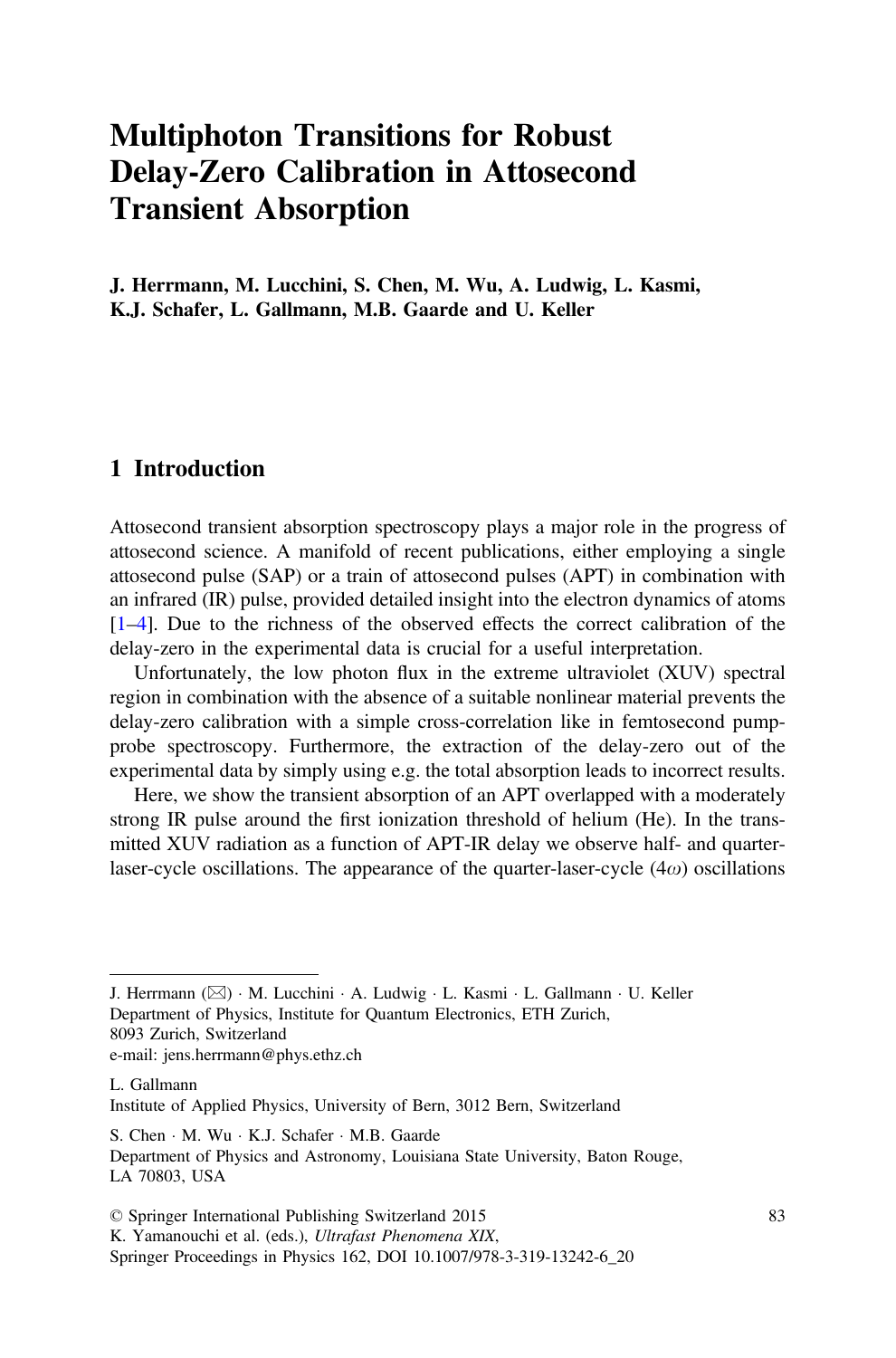allows us to experimentally define a precise and robust delay-zero. Our experimental results are supported by the solution of the time-dependent Schrödinger equation (TDSE).

#### 2 Results

For the generation of the APT we use a Ti:sapphire-based laser amplifier system (repetition rate: 1 kHz, pulse duration:  $\approx$  25 fs, center wavelength: 789 nm) which is focused into a xenon gas jet. We separate a small fraction of the IR beam before the generation of the APT and send it on an independent beampath where we can introduce a delay with respect to the APT. After recombining APT and IR pulse, we focus both beams into a He gas target and detect the transmitted XUV radiation after filtering the residual IR radiation. The APT consists of higher-order harmonics (HHs) which are energetically centered around the first ionization threshold of He. The optical density of the He gas target is 0.79 for HH 17.

Figure [1a](#page-4-0) shows color-coded the transmitted XUV intensity as a function of photon energy and APT-IR delay  $\tau$ . HHs 13 to 17 exhibit strong half-laser-cycle  $(2\omega)$  oscillations. For a more detailed analysis we calculate the energy integrated absorption  $\Pi(\tau)$ . Figure [1b](#page-4-0) depicts  $\Pi(\tau)$  for HH 13. In order to disentangle the different oscillation components we perform a delay-frequency analysis with a Gaussian-Wigner-transform into the frequency-delay domain (see Fig. [1](#page-4-0)c). This representation exhibits which frequency component appears at which APT-IR delay. Besides the strong  $2\omega$ -oscillation component at 0.76 PHz Fig. [1](#page-4-0)c reveals a  $4\omega$ -oscillation component at 1.52 PHz. These  $4\omega$ -oscillations were predicted theoretically by Chen et al. [\[5](#page-5-0)]. By integrating the frequency-delay representation along the frequency axis around 1.52 PHz we get the envelope of the  $4\omega$ -oscilla-tions as a function of delay as shown in Fig. [1e](#page-4-0) for an IR intensity of  $2.6 \cdot 10^{14}$ W/cm<sup>2</sup>. This envelope has a symmetric shape with respect to the delay. The solution of the TDSE shows that the maximum of the envelope coincides with the delay-zero and is robust against changes of the gas density in the target and changes of the IR intensity. Figure [1f](#page-4-0) presents the calculated envelope for an intensity of  $2.8 \cdot 10^{14}$  W/cm<sup>2</sup>.

#### 3 Conclusion and Outlook

We studied the interaction of an APT overlapped with a moderately strong IR pulse in He by means of attosecond transient absorption spectroscopy. A delay-frequency analysis allows us to identify  $4\omega$ -oscillations besides the already well-known  $2\omega$ -oscillations. The  $4\omega$ -oscillations originate from a multiphoton coupling of different HHs of the APT. Furthermore, we discussed how to use the  $4\omega$ -oscillations to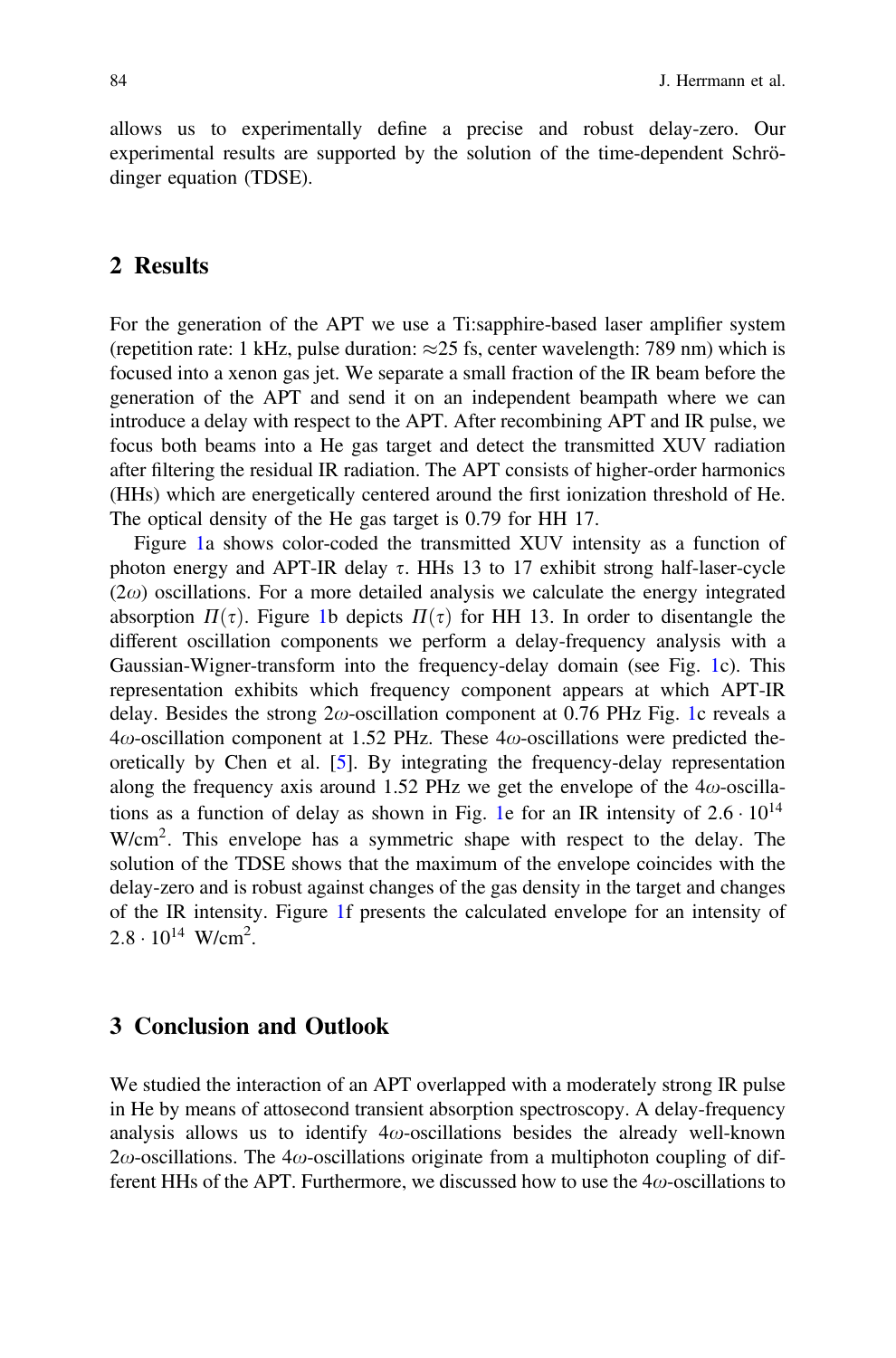<span id="page-4-0"></span>

Fig. 1 a Transmitted XUV intensity as a unction of APT/IR delay and photon energy at an IR intensity of  $2.6 \cdot 10^{14}$  W/cm<sup>2</sup>. **b** Energy-integrated absorption of HH 13. **c** Gaussian-Wigner transform of the energy-integrated absorption of HH 13 shown in (b). d Gaussian-Wigner transform of the calculated atomic response function. e Integration of the delay-frequency representation in the frequency domain around 1.52 PHz yielding the envelope of 4 $\omega$ -oscillations of the experimental data in (c). f Envelope of the  $4\omega$ -oscillations calculated by solving the TDSE. The peak of the oscillations coincides with the delay-zero

robustly calibrate the delay-zero in an attosecond transient absorption experiment. By solving the TDSE we support our experimental findings. Finally, we discuss in detail the influence of the IR intensity on the sub-laser-cycle oscillations.